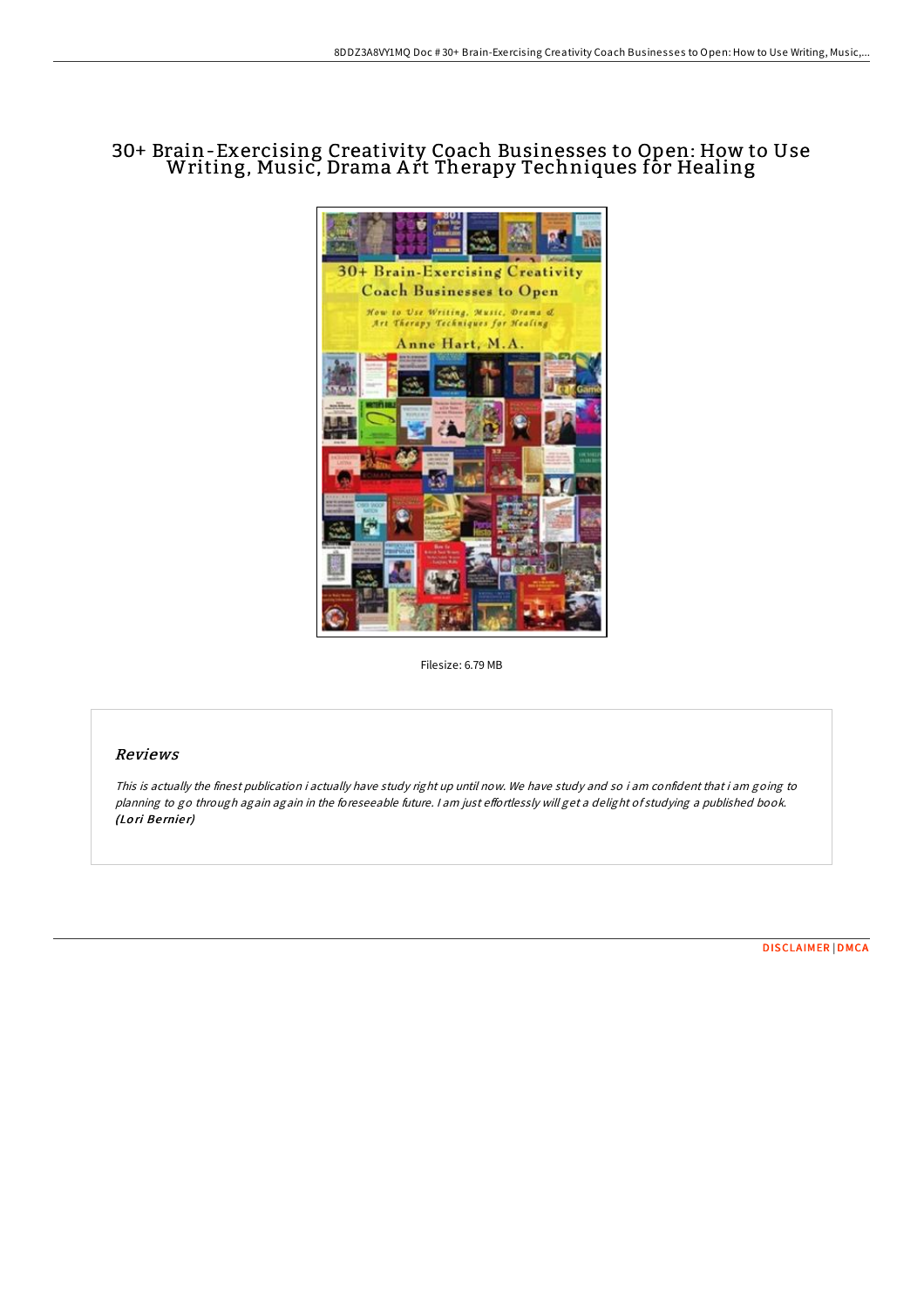## 30+ BRAIN-EXERCISING CREATIVITY COACH BUSINESSES TO OPEN: HOW TO USE WRITING, MUSIC, DRAMA ART THERAPY TECHNIQUES FOR HEALING



iUniverse, United States, 2006. Paperback. Book Condition: New. 226 x 147 mm. Language: English Brand New Book \*\*\*\*\* Print on Demand \*\*\*\*\*.Exercise your brain s right hemisphere to write words using improved visual imagery. Here s how to open 30+ businesses as a creative writing coach incorporating selected techniques for healing and memory enhancement inspired by music, drama, and art therapists. Learn healing techniques from creative writing therapists using the tools of music, visual imagery, and expressive arts therapies in the background. It s a multimedia approach to enhancing creativity, memory and to write salable work. Are you interested in guiding life story writers in a variety of environments from life-long learning or reminiscence therapy to working with hospice chaplains? Be an entrepreneur, career coach, or manuscript doctor organizing groups using music and art in the background to inspire authors. Design brain-stimulating exercises for specific types of writing. Tired of analyzing puzzles to build brain dendrites and stimulate, enhance and exercise your own memory or those of groups or clients? Help yourself or others write salable works and move beyond journaling as a healing tool. Write therapeutically about a significant event in anyone s life against a background of art or music. Fold paper to make pop-up books, gifts, or time capsules where you can illustrate and write. Even add MP3 audio files.

<sup>画</sup> Read 30+ Brain-Exercising [Creativity](http://almighty24.tech/30-brain-exercising-creativity-coach-businesses-.html) Coach Businesses to Open: How to Use Writing, Music, Drama Art Therapy **Techniques for Healing Online** 

Download PDF 30+ Brain-Exercising [Creativity](http://almighty24.tech/30-brain-exercising-creativity-coach-businesses-.html) Coach Businesses to Open: How to Use Writing, Music, Drama Art Therapy Techniques for Healing